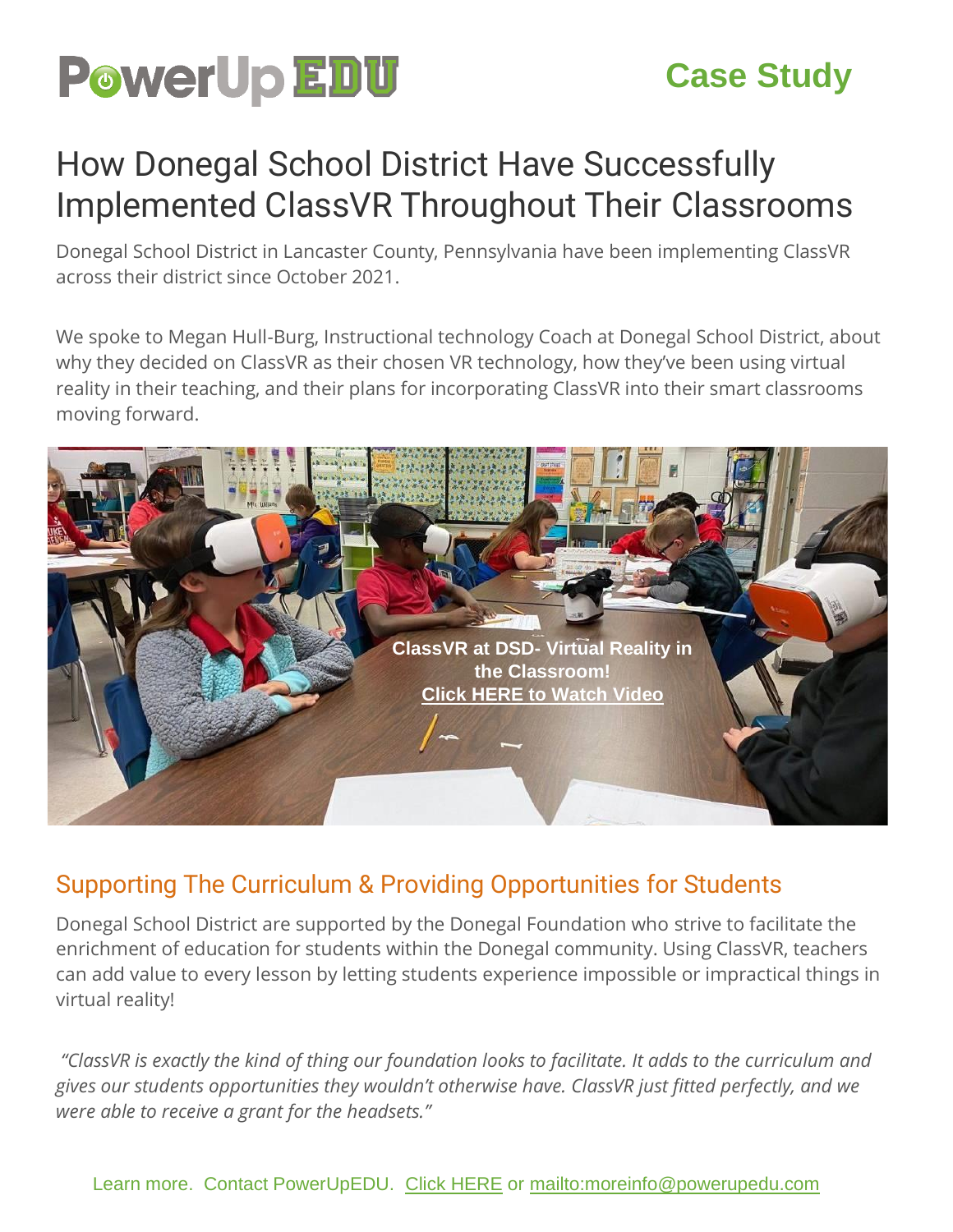# The No. 1 VR and AR Solution For Schools

When Donegal School District decided to introduce virtual reality into their teaching, they researched all the options available, and ClassVR came out on top! The 1000s of immersive resources in the ClassVR library meant it would be simple for teachers to integrate VR into their lessons from day one!

*"When I started looking into virtual reality options, ClassVR was rated the best VR and AR system for schools. It comes with so many built-in resources which meant it was easy for me to bring into classrooms. There's just so much content! That's why we decided on ClassVR."*

### Modeling Virtual Reality in the Classroom to Boost Adoption

Since purchasing the headsets in October 2021, Megan's been rolling out ClassVR across Donegal School District. By modelling VR lessons for the teachers, she's demonstrated how virtual reality can engage students and enhance lessons throughout the curriculum. Now, ClassVR is used in classrooms across the district, with students exploring everything from Times Square to the solar system!

*"Modeling is the best way to get into classrooms. By offering to teach virtual reality lessons I can demonstrate to our teachers how they can use ClassVR. I simply ask the teachers what they're teaching, I share all the experiences that I can bring to the lesson, and they say 'When can you come!'."*